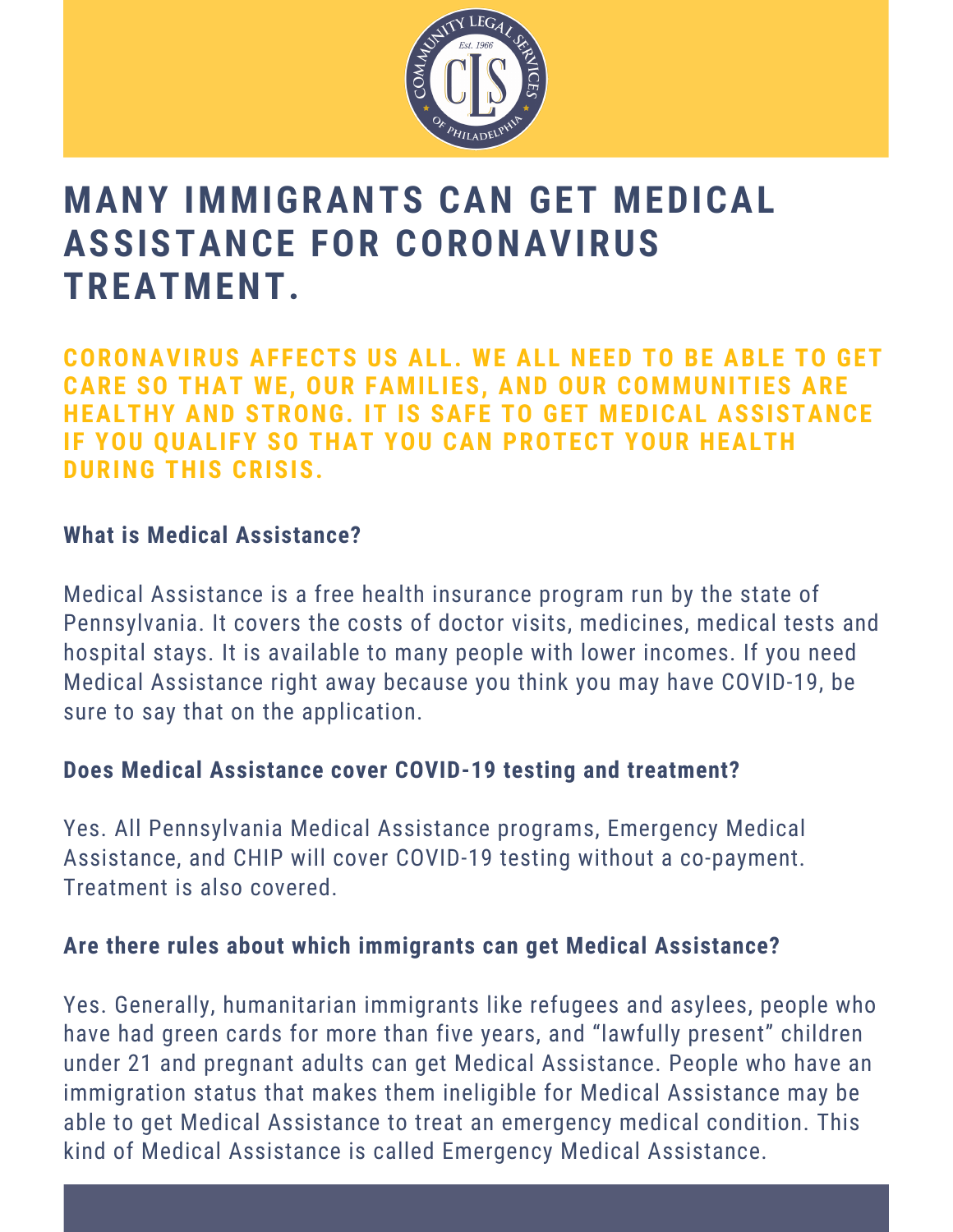

For example, some adults who recently got their green cards or who have temporary statuses, and people who do not have any current immigration status may be able to get Emergency Medical Assistance to treat an emergency medical condition.

## **I need Emergency Medical Assistance. What kinds of conditions qualify?**

An emergency medical condition is a medical condition that has severe symptoms, requires medical attention quickly, and can lead to serious harm to a bodily function or part without treatment. For example, end-stage renal disease, cancer, broken bones, and high-risk pregnancies are often emergency medical conditions.

COVID-19 is an emergency medical condition in Pennsylvania. Emergency Medical Assistance is available in Pennsylvania for COVID-19 testing, diagnosis, and treatment.

## **If I am eligible for Medical Assistance, will getting it harm my immigration case?**

It is very unlikely. Getting any of the following will not harm your immigration case:

- Emergency Medical Assistance
- Medical Assistance as a child under 21 or a pregnant adult.
- Medical Assistance or Emergency Medical Assistance for COVID testing or treatment.

In addition, getting Medical Assistance will not harm your immigration case if you are a refugee, asylee, T-Visa holder, VAWA petitioner, Special Immigrant Juvenile, or U-Visa holder. If you are a green card holder, you can receive Medical Assistance without any risk to your green card renewal, and your U.S. citizenship application cannot be denied because you receive Medical Assistance. If you are a U.S. citizen, your citizenship cannot be taken away because you receive Medical Assistance.